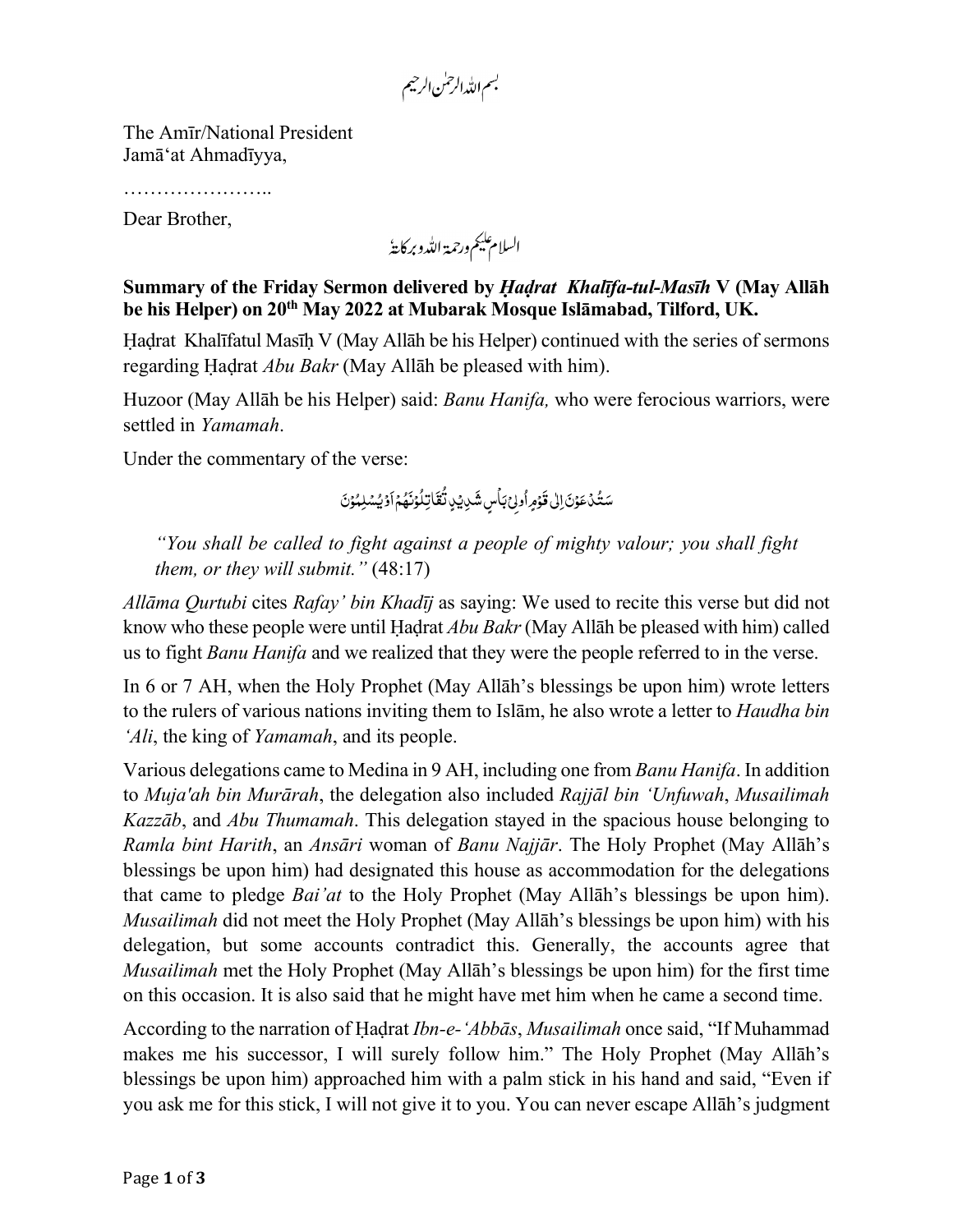upon you. And if you turn your back, Allāh will cut off your root. And I see that you are the same person about whom I have been shown so much in a dream."

When Ḥaḍrat *Ibn-e-'Abbās* asked Ḥaḍrat *Abu Hurairah* about this dream, he said that the Messenger of Allāh (May Allāh's blessings be upon him) had said: One day, I saw in a dream, two gold bracelets in my hand which bothered me very much. Then it was revealed to me in the dream that I should blow them away, so I blew on them and they flew away. I interpreted them to be two false claimants who would appear after me. According to the narrator *Ubaidullah*, one of these was *'Ansi* who was killed by *Ferouz* in Yemen, and the other was *Musailimah*.

According to another tradition when *Musailimah* claimed prophethood and said that he too had been given a share of Muhammad's prophethood. He said to his followers, "Don't you remember when you visited the Holy Prophet (May Allāh's blessings be upon him) and mentioned me to him, did he not say that I (*Musailimah*) was not less in status than you? He (Muhammad) said this only because he (Muhammad) knew that he (Muhammad) was a Prophet and that I (*Musailimah*) have been given a share with him in prophethood."

Following this, *Musailimah* started fabricating revelations for the people in an attempt to copy the Holy Qur'ān, and he exempted his people from prayer. According to one account, he gave an exemption for *Isha'* and *Fajr* prayers and deemed the consumption of alcohol and fornication permissible for the people. Alongside all this, he would also testify that Muhammad was a Prophet. *Banu Hanifa* accepted all of these claims.

Another factor that further strengthened *Musailimah's* position was his alliance with *Rajjāl bin 'Unfuwah*. This man was also a resident of *Yamamah* and had come to the Holy Prophet (May Allāh's blessings be upon him) in Medina to learn the Holy Qur'ān and acquire religious knowledge. When *Musailimah* turned apostate, the Holy Prophet (May Allāh's blessings be upon him) sent *Rajjāl bin 'Unfuwah* to *Yamamah* as a teacher to prevent the people from following *Musailimah*; however, he only served to increase the mischief. He not only attested to *Musailimah's* claim but falsely quoted the Holy Prophet (May Allāh's blessings be upon him) as saying that *Musailimah* had been given a share in his prophethood. Owing to his knowledge of the Holy Qur'ān, the people believed him.

*Musailimah* wrote a letter to the Holy Prophet (May Allāh's blessings be upon him), which reads: From *Musailimah*, the prophet of Allāh, to Muhammad, the Prophet of Allāh! Half of all land belongs to me, and the other half to *Quraish*, but *Quraish* are unjust in their distribution.

In response, the Holy Prophet (May Allāh's blessings be upon him) wrote the following letter: In the name of Allāh, the Gracious the Merciful. From Muhammad, the Prophet of Allāh addressed to *Musailimah*, the great liar. Surely, all the land belongs only to Allāh and He grants it to whomever He pleases among His servants. Reward and recompense are granted only to those who are righteous. Peace be on those who follow the guidance.

When Ḥaḍrat *Habīb bin Zaid Ansāri* delivered this letter to *Musailimah*, *Musailimah* asked him if he bore witness that Muhammad was the Prophet of Allāh, to which he replied in the affirmative. He then asked him, Do you bear witness that I am the prophet of Allāh?